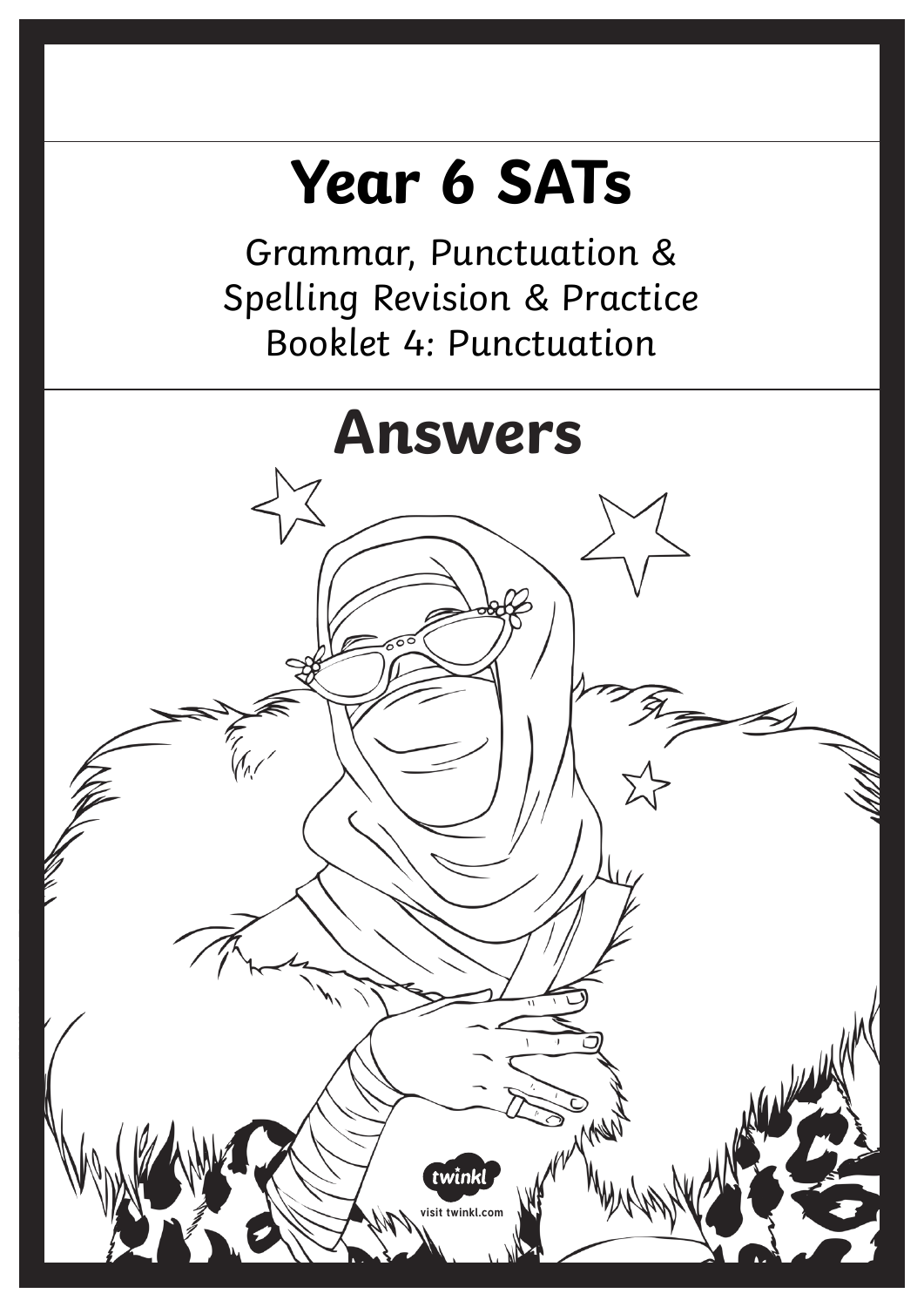#### **G5.1 & G5.2: Capital Letters & Full Stops**

1. Circle each word in the sentence below that should begin with a **capital letter**.

I've always wanted to visit (india,)where i would go to  $\widehat{a}$  ard to see the  $\widehat{t}$  and and go to (delhi)to experience the markets.

| 2. | Which sentence uses capital letters correctly? | Tick one. |
|----|------------------------------------------------|-----------|
|    | we went to Birmingham for huw's skiing party.  |           |
|    | We went to birmingham for huw's skiing party.  |           |
|    |                                                |           |
|    | We went to Birmingham for Huw's Skiing Party.  |           |

3. Insert **full stops** and **capital letters** in the passage below so it is punctuated correctly.

**M**y cousin, **M**ikel, is a talented sportsman. **H**e has played cricket for **B**ristol since he was nine years old and he hopes to play for **E**ngland one day. **I**f he does, **I**'ll be there to cheer him on.

4. Circle all the words in the sentences below that should start with a **capital letter**.

| (prince (harry) married (meghan) in (may) 2018. they were (married) at (windsor) (castle)in(england.) |  |  |  |  |
|-------------------------------------------------------------------------------------------------------|--|--|--|--|
|                                                                                                       |  |  |  |  |
|                                                                                                       |  |  |  |  |

- 5. Which sentence uses capital letters correctly? Tick one. I had to visit the Dentist with a sore tooth. ............................................................. We had a class trip to the Museum last week. ........................................................... I would like to visit the Isle of Wight. ........................................................................ We went to the Cinema to watch a great film. .........................................................
- 6. Tick **one** box in each row to show whether the **capital letters** and **full stops** are used correctly or incorrectly in the sentence.

| <b>Sentence</b>                                           | Correct use of<br>capital letters<br>and full stops | Incorrect use of<br>capital letters<br>and full stops |
|-----------------------------------------------------------|-----------------------------------------------------|-------------------------------------------------------|
| We will visit my uncle this christmas                     |                                                     |                                                       |
| I read an interesting book about<br>the Second World War. |                                                     |                                                       |
| Kaya has a new baby<br>brother called Kamal               |                                                     |                                                       |



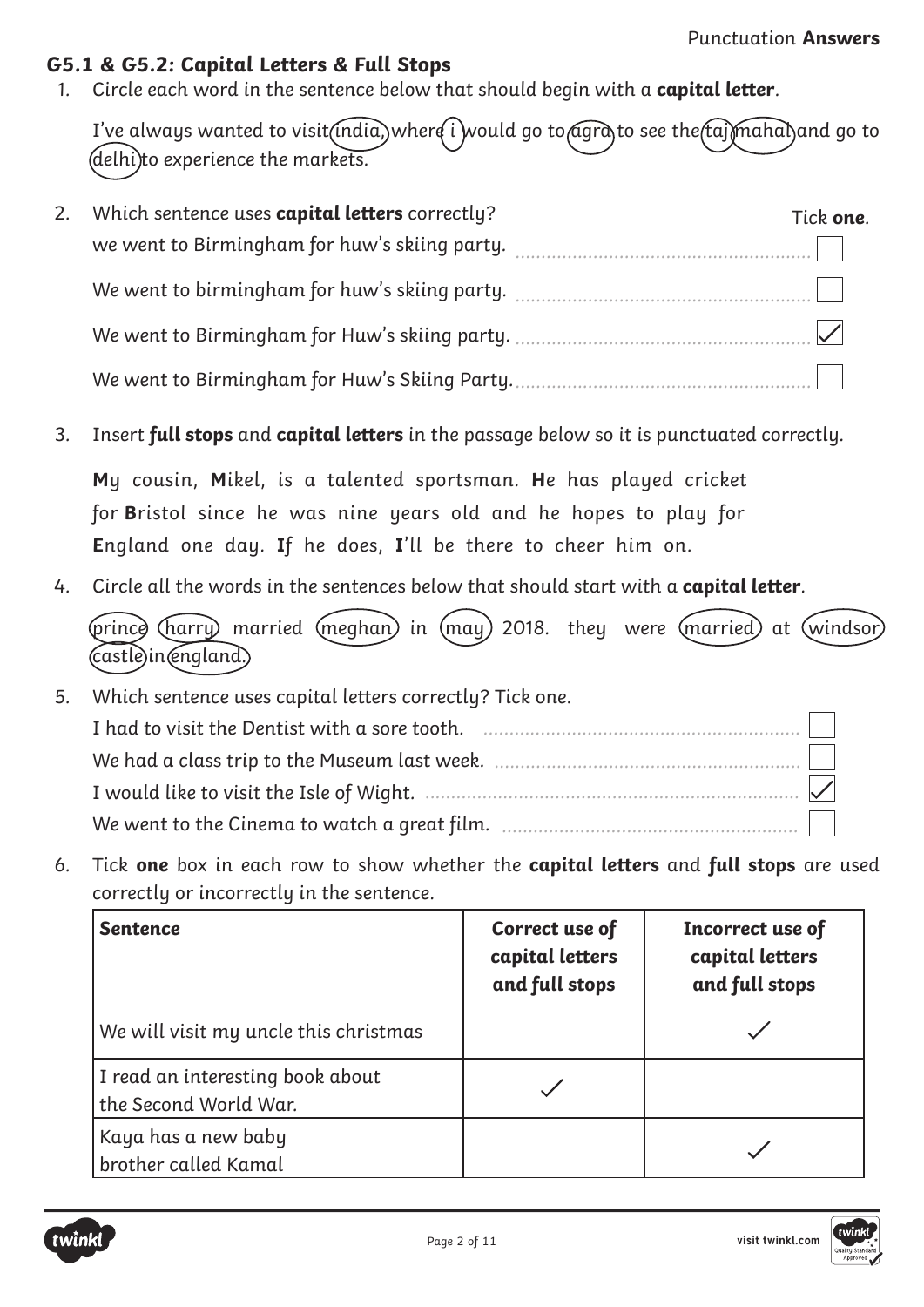#### Punctuation **Answers**

#### **G5.3 & G5.4: Question Marks & Exclamation Marks**

| 1. Which sentence must end with a <b>question mark</b> ? | Tick one. |
|----------------------------------------------------------|-----------|
| How we made it I'll never know                           |           |
|                                                          |           |
|                                                          |           |
|                                                          |           |

2. Tick **one** box to show where you would use an **exclamation mark** in the following passage. I was fortunate to visit Norway last year We arrived during a blizzard but as the weather cleared I knew we'd be lucky What a great experience we had

| 3. | Which sentence must not end with an exclamation mark? | Tick one. |
|----|-------------------------------------------------------|-----------|
|    |                                                       |           |
|    |                                                       |           |
|    |                                                       |           |
|    |                                                       |           |

4. You are helping a friend to correct the punctuation in the following sentence:

"Go away" shouted my sister! Which **two** pieces of advice should you give your friend to correct the punctuation? **Tick two.** Tick **two.** There should be an exclamation mark after the word 'shouted'. <u>................................</u>.... There should be a question mark after the word 'away'. ................................................. There should be an exclamation mark after the word 'away'. ........................................ More exclamation marks after the word 'sister' would show she shouted loudly. ........ The sentence should end with a full stop instead of an exclamation mark.  $\quad \, \ldots \, \ldots \, \ldots \, \ldots \, \ldots \, \ldots \, \ldots$ 

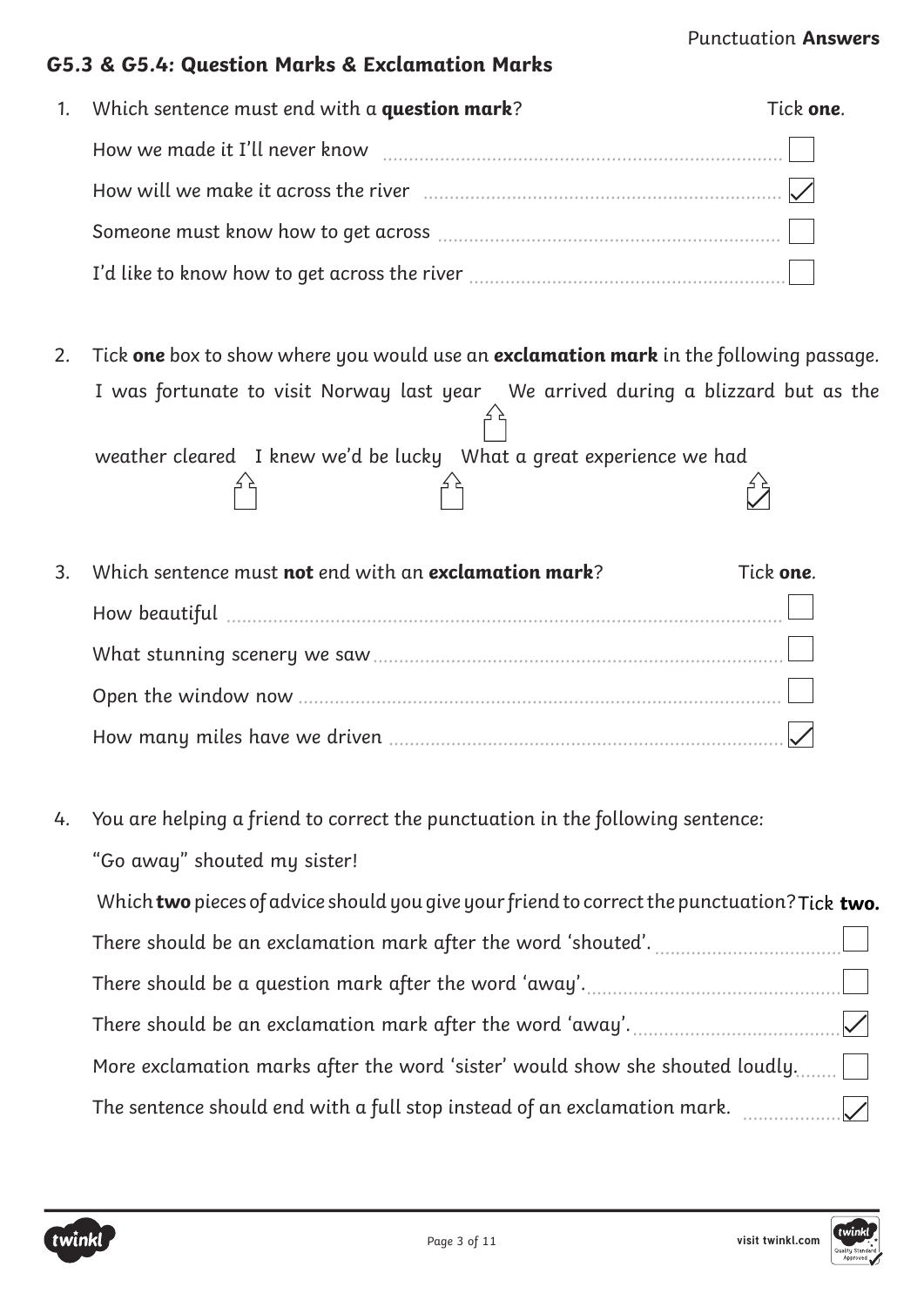5. Alfie wants to know if the cinema has an access ramp for wheelchairs.

Write a **question** he could ask to find out.

Remember to punctuate your sentence correctly.

#### **Pupils' own responses, such as: Does the cinema have an access ramp for wheelchairs?**

#### **G5.5 and G5.6: Commas**

1. Tick the option that correctly completes the sentence below.

the prime minister of the United Kingdom.

- In 2016 Theresa May, became........................................................................................ In 2016 Theresa May became, ....................................................................................... In 2016, Theresa May became........................................................................................ In, 2016 Theresa May became .......................................................................................
- 2. Insert a **comma** in the correct place in the sentence below. Despite finding it difficult, Julian always perseveres at sport.
- 3. Add **two commas** to the sentence below to make it clear that Amal has four favourite toys. Amal's favourite toys are unicorns, babies, building blocks and slime.
- 4. Which sentence is punctuated correctly? Tick **one**. Hattie went downstairs, put on her coat picked up the door key and left the house.  $\Box$ Hattie went downstairs, put on her coat, picked up the door key and left the house.  $\sqrt{}$ Hattie went downstairs, put on her coat, picked up the door key, and left the house. Hattie went downstairs put on her coat, picked up the door key and left the house.
- 5. Tick **one** box in each row to show whether the **commas** are used correctly or incorrectly in the sentence.

| <b>Sentence</b>                                                                    | <b>Commas</b><br>used correctly | <b>Commas used</b><br>incorrectly |
|------------------------------------------------------------------------------------|---------------------------------|-----------------------------------|
| My lunchbox, overflowing with treats fell on the floor.                            |                                 |                                   |
| My favourite foods are pizza, pasta, fruit, and cake.                              |                                 |                                   |
| The beaver, which was wiped out 400 years ago, has<br>been reintroduced to the UK. |                                 |                                   |
| My schoolbag is filled with reading books, pens,<br>notepads and snacks.           |                                 |                                   |

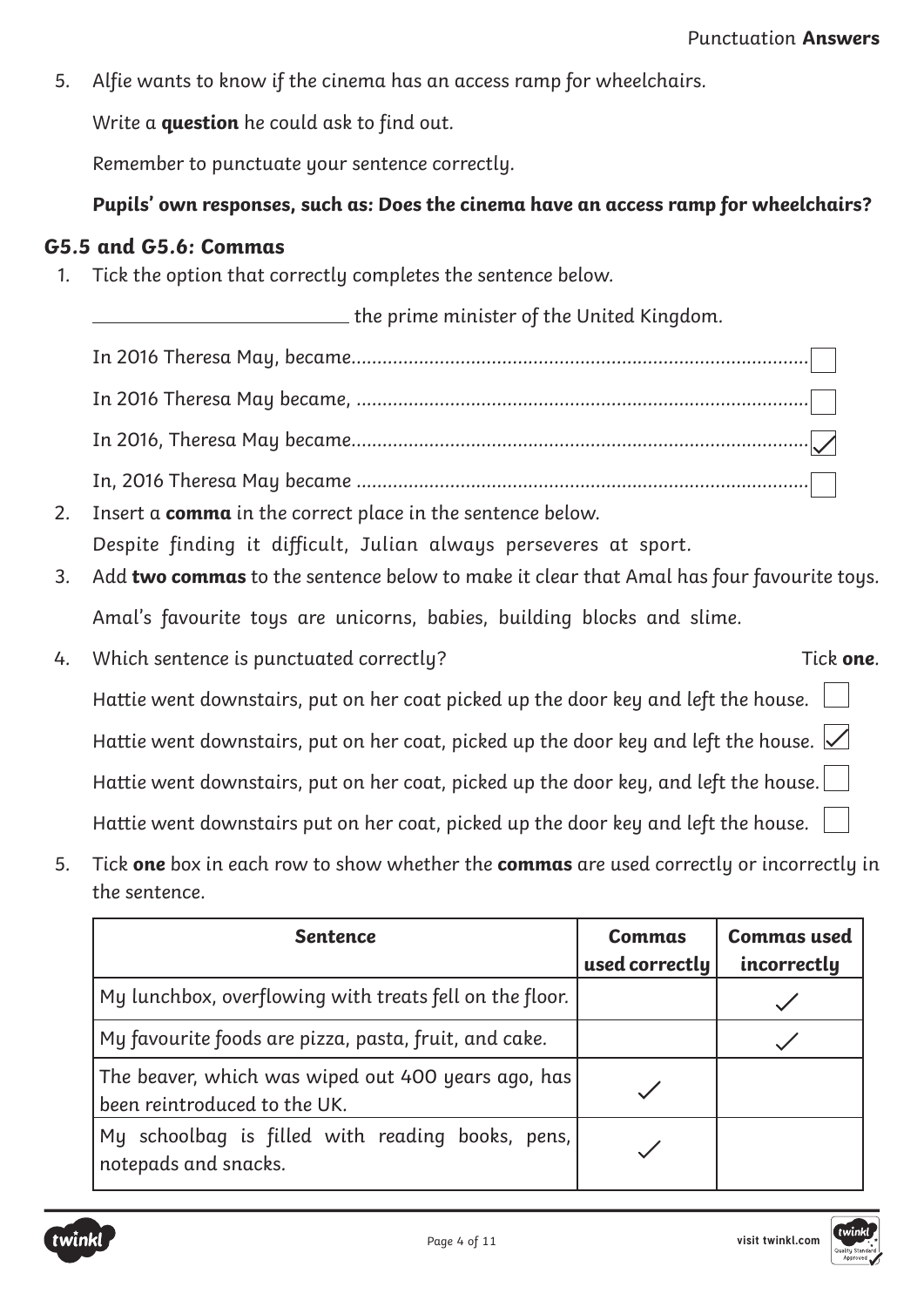#### **G5.7: Inverted Commas**

1. Tick **one** box in each row to show whether the **inverted commas** are used correctly or incorrectly in the sentence.

| <b>Sentence</b>                        | <b>Inverted commas</b><br>used correctly | <b>Inverted commas</b><br>used incorrectly |
|----------------------------------------|------------------------------------------|--------------------------------------------|
| "Can I have a cup of tea?" called Dad. |                                          |                                            |
| "Put that back said Moira."            |                                          |                                            |
| "Leave me alone" Will shouted.         |                                          |                                            |
| "Please tidy up," said Ms Kamal.       |                                          |                                            |

2. Rewrite the sentence below as **direct speech**.

Remember to punctuate your sentence correctly.

I asked him if he would like to play with us.

I asked, **"Would you like to play with us?"**

3. Tick **two** boxes to show where the missing **inverted commas** should go.

|    | The most common tools found in the Neolithic era were axes, said Mr Box. $\,$ |  |                   |
|----|-------------------------------------------------------------------------------|--|-------------------|
|    |                                                                               |  | Tick <b>one</b> . |
| 4. | Which sentence is punctuated correctly?                                       |  |                   |
|    | "Where are you all" asked Manish?.                                            |  |                   |
|    | "where are you all?" asked Manish                                             |  |                   |
|    | "Where are you all?" asked Manish                                             |  |                   |
|    | "Where are you all"? asked Manish                                             |  |                   |

5. Rewrite the sentence below as **direct speech**. Remember to punctuate your sentence correctly.

I asked Misha if she would like to come to my house after school.

**Pupils' own responses such as: "Would you like to come to my house after school," I asked Misha.**



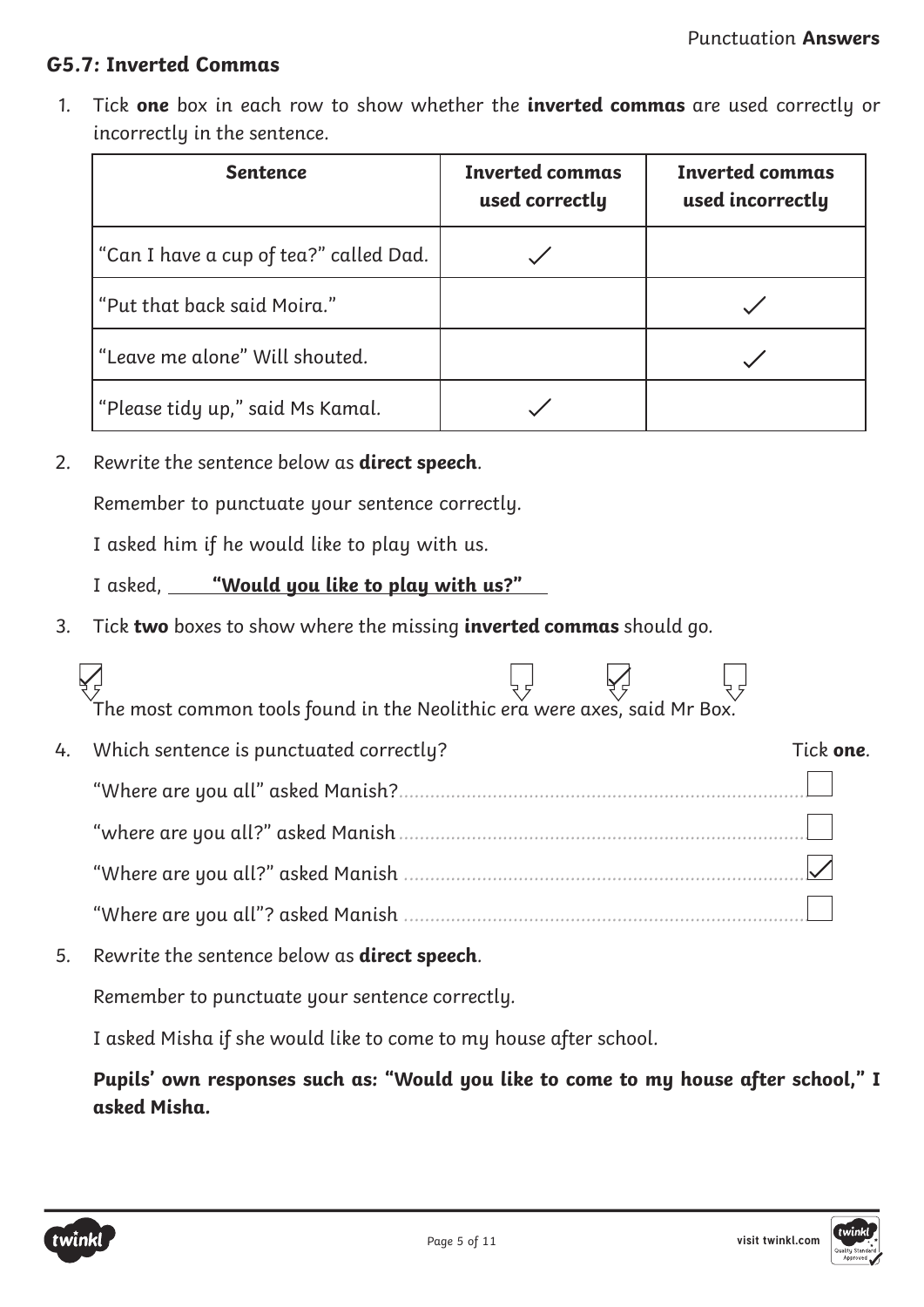#### Punctuation **Answers**

#### **G5.8: Apostrophes**

| 1. | Which sentence uses the <b>apostrophe</b> correctly? | Tick <b>one</b> . |
|----|------------------------------------------------------|-------------------|
|    |                                                      |                   |
|    |                                                      |                   |
|    |                                                      |                   |
|    | The childrens books' were all over the floor.        |                   |

- 2. Explain how the position of the **apostrophe** changes the meaning of the second sentence.
	- 1. My sister's favourite books are all about horses.
	- 2. My sisters' favourite books are all about horses.

# **Pupils' own responses such as: The first sentence is about one sister whereas the second sentence is about more than one sister.**

3. Rewrite the words in the boxes with their expanded forms.



4. Tick **one** box in each row to show whether the **apostrophe** is used for a **contracted form** or for **possession**.

| <b>Sentence</b>             | Apostrophe for a<br>contracted form | Apostrophe for<br>possession |
|-----------------------------|-------------------------------------|------------------------------|
| "I'm hungry," said Dana.    |                                     |                              |
| I think it is Mikel's coat. |                                     |                              |
| Suki's feeling ill.         |                                     |                              |
| Where is Julie's book?      |                                     |                              |



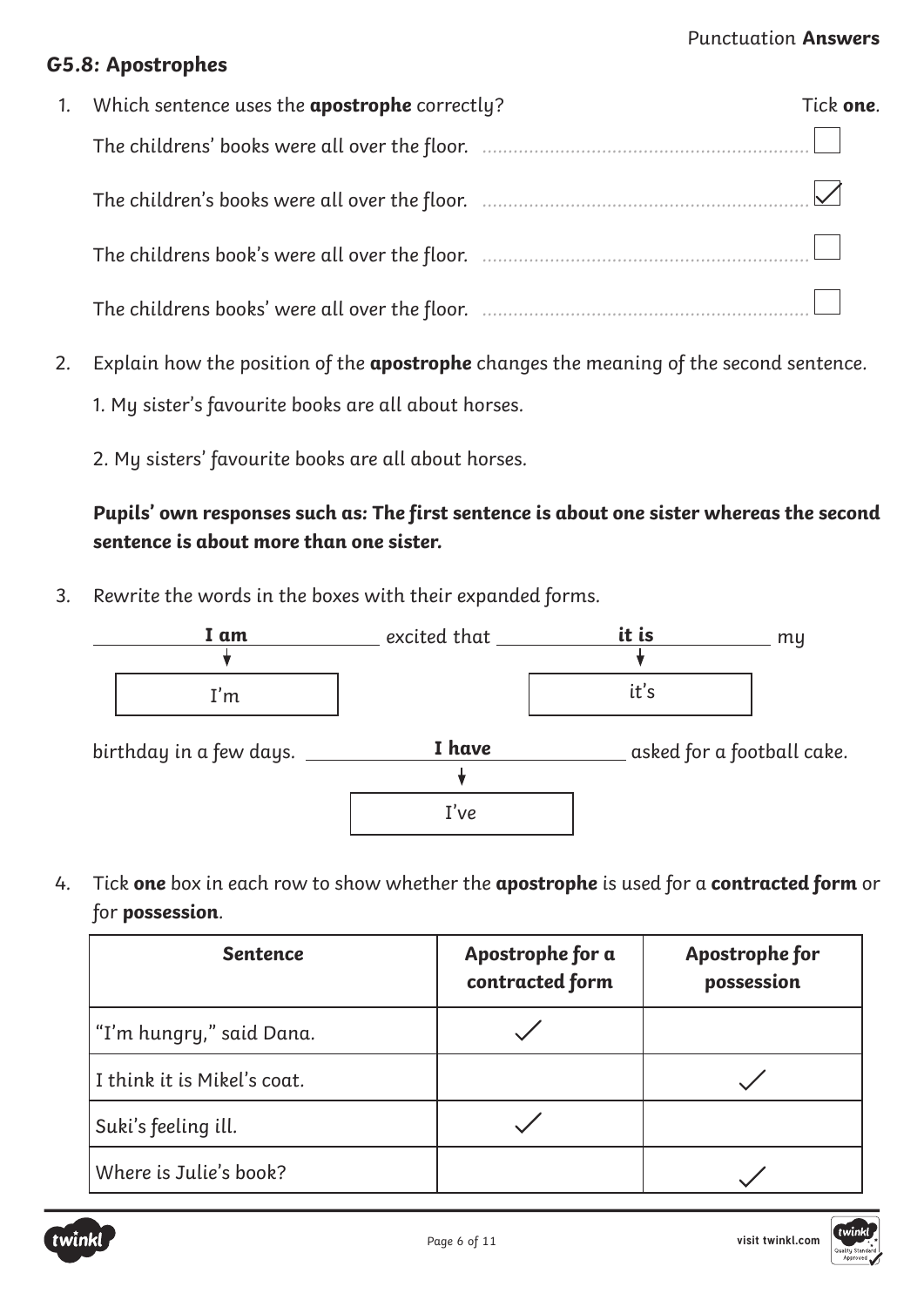5. Rewrite the words in the boxes with their **contracted forms**.





# **G5.9: Punctuation for Parenthesis**

| Which sentence is punctuated correctly? | Tick <b>one</b> . |
|-----------------------------------------|-------------------|
|                                         |                   |
| I am 1.54 metres (5 feet) tall.         |                   |
| I am 1.54 metres (5) feet tall.         |                   |
| I am 1.54 metres (5 feet tall.).        |                   |

- 2. Insert a **pair of commas** in the correct place in the sentence below. James**,** a boy in my sister's class**,** is an amazing tennis player.
- 3. Which punctuation could be used instead of commas in the sentence below. Later, after we've finished our homework, we will go to play in the garden.

# **Brackets / pair of brackets / dashes / pair of dashes**

4. Insert a pair of **brackets** in the correct place in the sentence below. The longest river in the world is the Nile **(**6,695 kilometres long**)** in Africa.

6. Insert a **pair of dashes** in the correct place in the sentence below. My dogs **–** Cass and Jess **–** love finding lost balls.

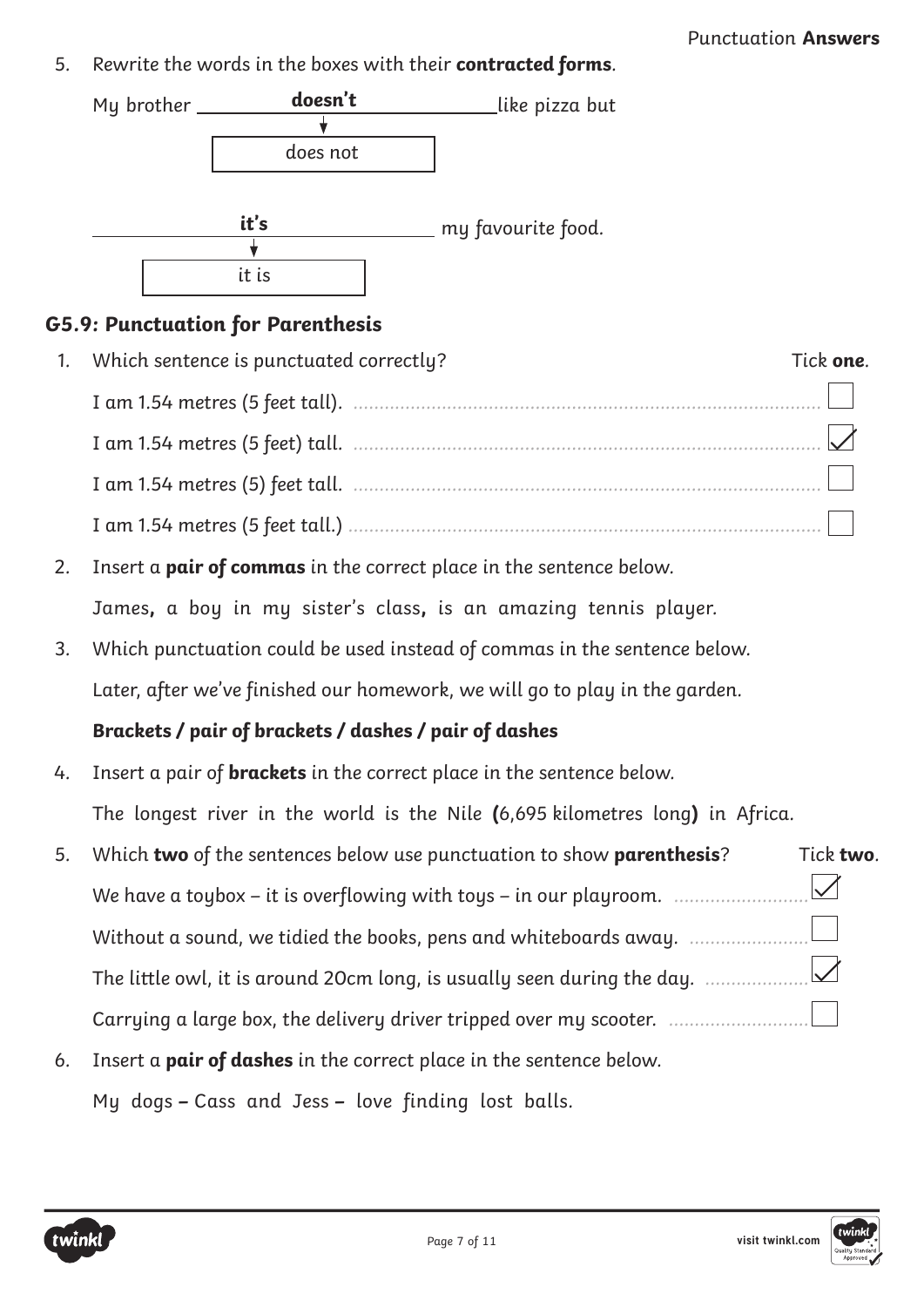| 1. | Which sentence uses a dash correctly?                                      | Tick one. |
|----|----------------------------------------------------------------------------|-----------|
|    |                                                                            |           |
|    |                                                                            |           |
|    |                                                                            |           |
|    |                                                                            |           |
| 2. | Insert a colon in the correct place in the sentence below.                 |           |
|    | I earned two new Brownie badges last term: first aid and home safety.      |           |
| 3. | Which punctuation mark should be used in the place indicated by the arrow? |           |
|    | Greta is very sporty she plays football and hockey for the county.         |           |
|    |                                                                            | Tick one. |
|    |                                                                            |           |
|    |                                                                            |           |
|    |                                                                            |           |
|    |                                                                            |           |
| 4. | Which sentence uses a colon correctly?                                     | Tick one. |
|    | Last summer, we visited: three different cities Bristol, Bath and Cardiff  |           |
|    | Last summer, we visited three: different cities Bristol, Bath and Cardiff  |           |
|    | Last summer, we visited three different cities: Bristol, Bath and Cardiff  |           |
|    | Last summer, we: visited three different cities Bristol, Bath and Cardiff  |           |

**G5.10, G5.11 & G5.12: Colons, Semi-Colons and Single Dashes**

5. Insert a **semi-colon** in the correct place in the sentence below. This year Hassan has made good progress**;** he works hard in all lessons.

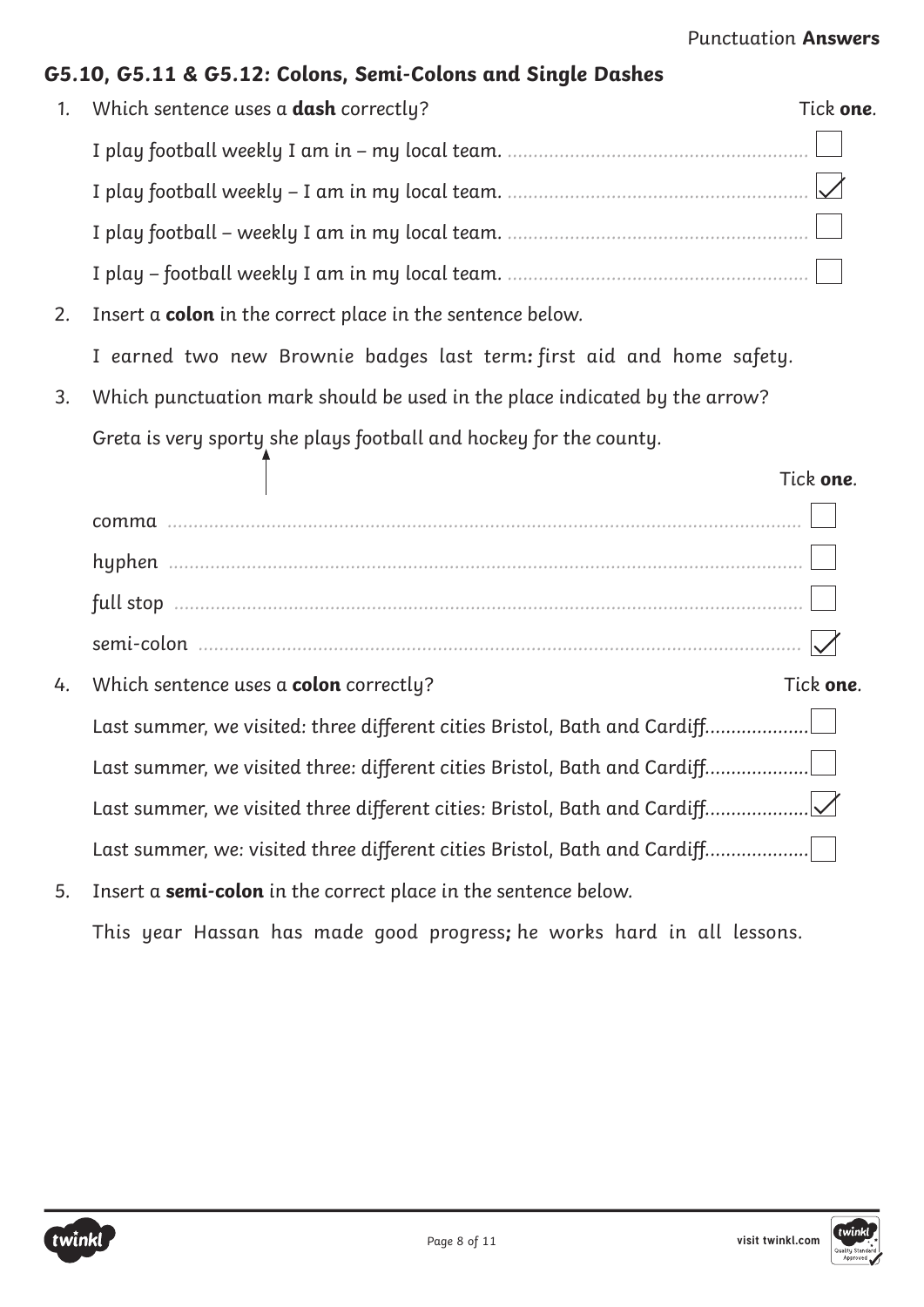#### **G5.13: Hyphens**

1. Insert **two hyphens** in the correct places in the sentence below.

I didn't enjoy the film because there was a **man-eating** shark chasing a **red-faced**  boy through the deep blue sea.

| 2. | Which sentence uses the <b>hyphen</b> correctly? | Tick <b>one</b> . |
|----|--------------------------------------------------|-------------------|
|    | There are twenty-five year olds in year one.     |                   |
|    | There are twenty-five-year olds in year one.     |                   |
|    | There are twenty five-year olds in year one.     |                   |
|    | There are twenty five-year-olds in year one.     |                   |

3. Tick **one** box in each row to show whether the **hyphen** is used correctly or incorrectly.

| <b>Sentence</b>                                            | Hyphen<br>used correctly | Hyphen used<br>incorrectly |
|------------------------------------------------------------|--------------------------|----------------------------|
| There are twenty-six people in our class.                  |                          |                            |
| My little-brother is very strong willed.                   |                          |                            |
| The vet needed to re-examine my dog when she hurt her paw. |                          |                            |

4. Tick **one** box to show where the **hyphen** should go.

The well known author came to our school during book week.

| 5. | Which sentence uses the <b>hyphen</b> correctly? | Tick <b>one</b> . |
|----|--------------------------------------------------|-------------------|
|    | My red haired cousin has a fiery-temper.         |                   |
|    | My red-haired cousin has a fiery temper.         |                   |
|    | My red haired-cousin has a fiery temper.         |                   |
|    | My red haired cousin-has a fiery temper.         |                   |

6. Insert **two hyphens** in the correct places in the sentence below.

The space ship will re-enter the Earth's atmosphere when it has completed its death-defying mission.



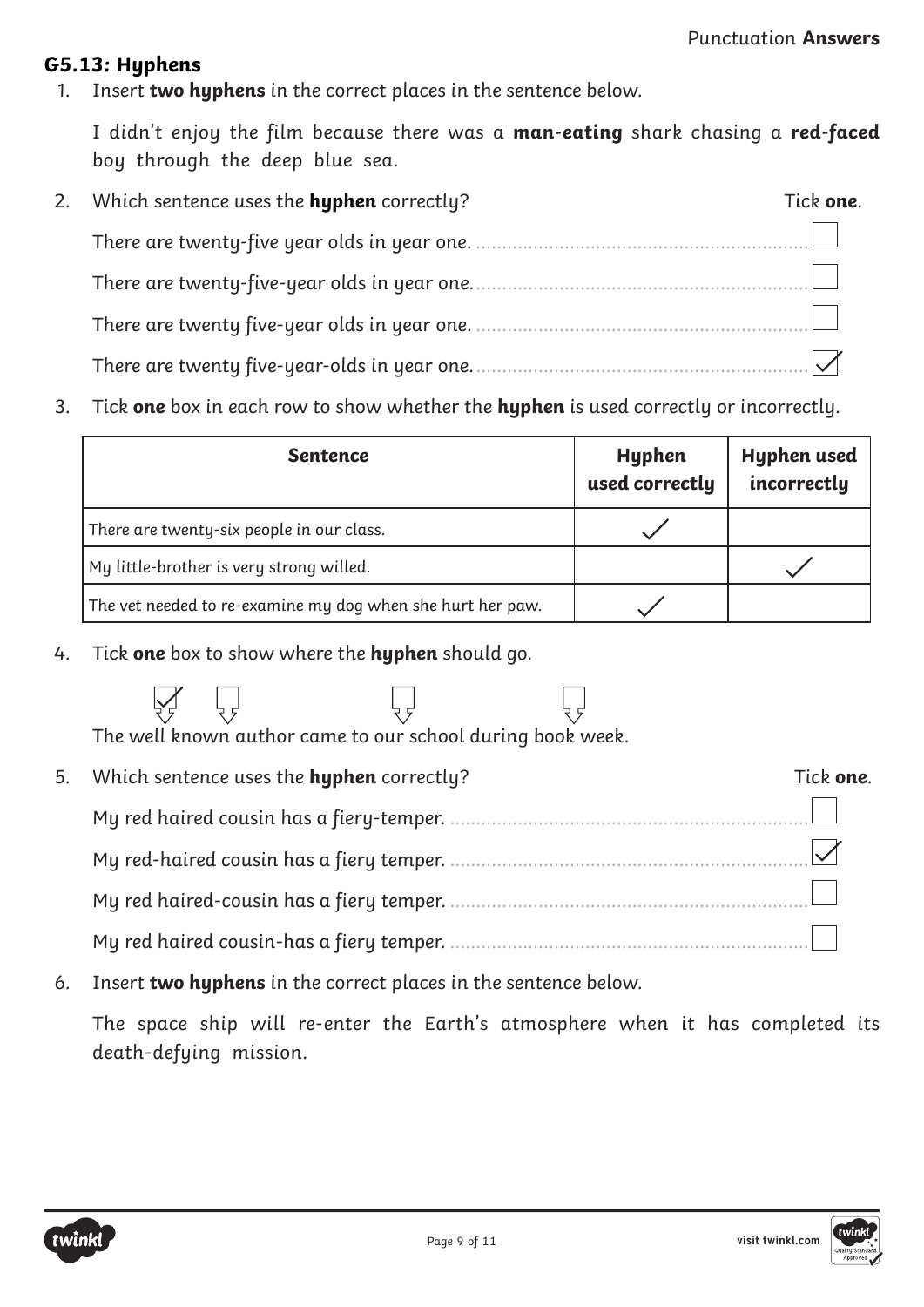# **Ten-Minute Test**

| 1. | Which sentence uses capital letters and full stops correctly?                                   | Tick one. |
|----|-------------------------------------------------------------------------------------------------|-----------|
|    |                                                                                                 |           |
|    |                                                                                                 |           |
|    |                                                                                                 |           |
|    |                                                                                                 |           |
| 2. | Insert a pair of <b>brackets</b> in the correct place in the sentence below.                    |           |
|    | Justin is the tallest boy (1.7 metres) in our class.                                            |           |
| 3. | Rewrite the sentence below as <b>direct speech</b> .                                            |           |
|    | Remember to punctuate your sentence correctly.                                                  |           |
|    | I asked my mum if I could have a new phone for Christmas.                                       |           |
|    | Pupils' own responses, such as: I asked, "Mum, will I be allowed a new phone for<br>Christmas?" |           |
| 4. | Insert one comma and one hyphen in the correct places in the sentence below.                    |           |
|    | Travelling to France, we went on the high-speed ferry.                                          |           |
| 5. | Which sentence must not end with an exclamation mark?                                           | Tick one. |
|    |                                                                                                 |           |
|    |                                                                                                 |           |
|    |                                                                                                 |           |
|    |                                                                                                 |           |
| 6. | Which punctuation mark should be used in the place indicated by the arrow?                      |           |
|    | Yesterday, we held a cake sale, we raised over £50 for charity.                                 |           |
|    |                                                                                                 | Tick one. |
|    |                                                                                                 |           |
|    |                                                                                                 |           |
|    |                                                                                                 |           |
|    |                                                                                                 |           |